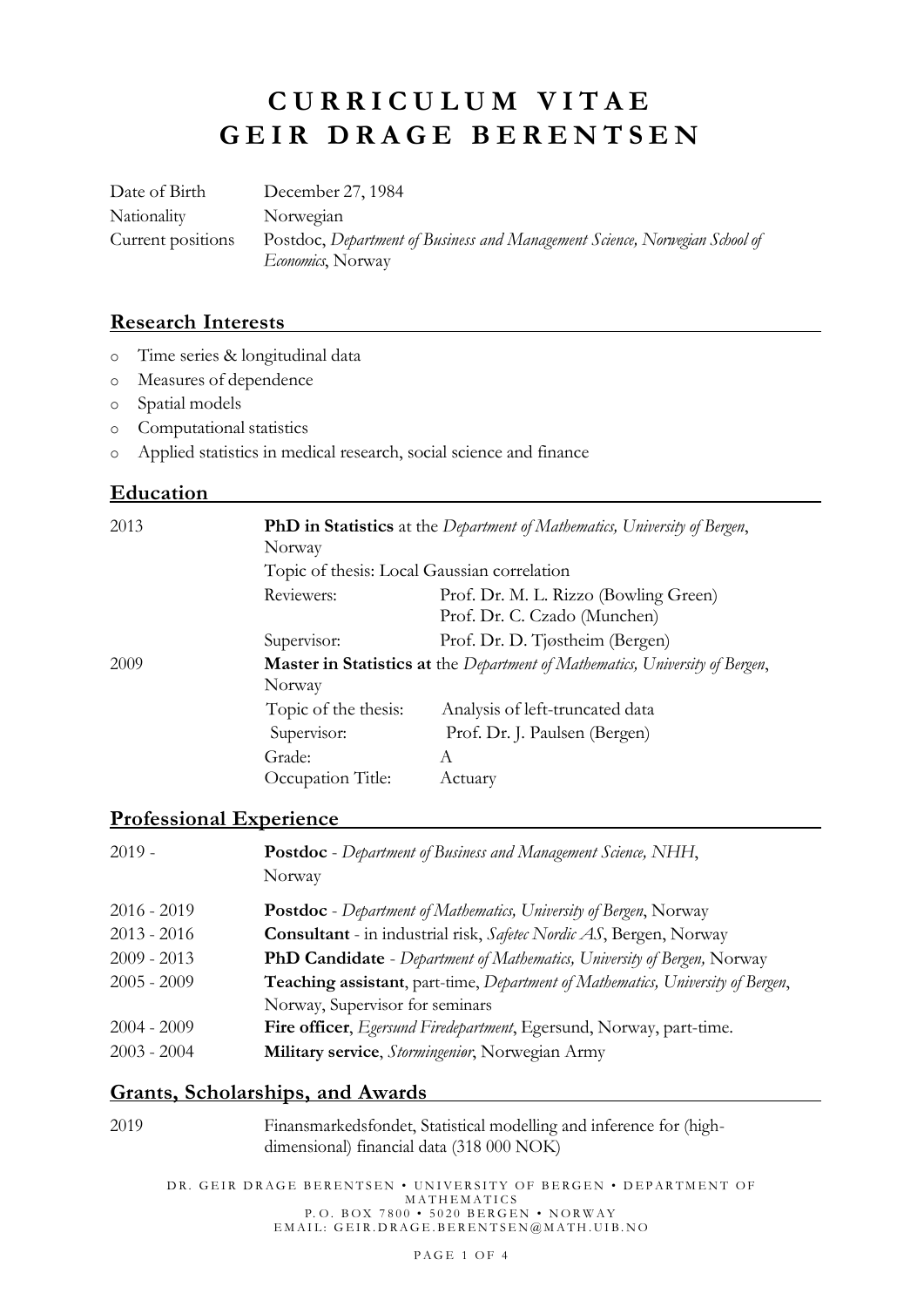| 2017 | Statistician for a project in Developmental Cognitive Neuroscience funded<br>by the French National Research Agency (Project ID: ANR-13-APPR-0010), |
|------|-----------------------------------------------------------------------------------------------------------------------------------------------------|
|      | France $(\sim 2500$ EUR)                                                                                                                            |
| 2009 | Travelling funding of PhD, Norwegian Research Council, grant no. 204321                                                                             |

# **Peer-reviewed Publications**

- 1. **Berentsen G.D.**, Cao R., Francisco-Fernandez M., Tjøstheim, D. (2017) 'Some properties of local Gaussian correlation and other nonlinear dependence measures', *Journal of Time Series Analysis*; Volum 38. (2), 352-380 (*NSD 2, ABS 3*)
- 2. **Berentsen G.D.**, Tjøstheim D. (2014). 'Recognizing and visualizing departures from independence in bivariate data using local Gaussian correlation'. *Statistics and Computing* 24: 785–801. (*NSD 2*)
- 3. **Berentsen G.D.**, Kleppe T, Tjøstheim D. (2014). 'Introducing localgauss, an R-package for estimating and visualizing local Gaussian correlation'. *Journal of Statistical Software* 56(12). (*Nivå 1*)
- 4. **Berentsen G.D**., Støve B, Tjøstheim D, Nordbø T. (2014). 'Recognizing and visualizing copulas: an approach using local Gaussian correlation'. *Insurance: Mathematics and Economics* 57: 90–103 (*Nivå 1*)

# **Other Publications**

- 1. Fossan I., Sæbø A. O., Falck A., Garstad J. J., Hestad J.A., **Berentsen G.D.,** Wiklund J., Nilsen, M., 'Process leak for offshore installations frequency assessment model – PLOFAM' (2016) , Leak frequency model developed for Norwegian offshore-installations, [www.Norskoljeoggass.no](http://www.norskoljeoggass.no/)
- 2. Risikonivå i norsk petroleumsvirksomhet, land 2013 (2014), co-author, <http://www.ptil.no/>
- 3. Risikonivå i norsk petroleumsvirksomhet, land 2014 (2015), co-author, <http://www.ptil.no/>
- 4. Risikonivå i norsk petroleumsvirksomhet, offshore 2014 (2015), co-author, <http://www.ptil.no/>
- 5. **Berentsen G.D.** (2013) 'Recognizing and visualizing dependence using local Gaussian correlation', Ph.D. thesis, University of Bergen
- 6. **Berentsen G.D.** (2009) 'Analysis of left-truncated data with an application to insurance data', Master thesis, University of Bergen

# **Working papers**

- 1. **Berentsen G.D.** Maroutti A., Bulla J., Støve B. (2019) 'Modelling clusters of corporate defaults: A Markov-switching Poisson autoregressive model'
- 2. **Berentsen G.D.** (2019), 'Laplace approximation in Mixed hidden Markov models for longitudinal data'
- 3. **Berentsen G.D.** Azzolini F., Gjessing H, Lie R.T., Skaug H.J., (2019) 'Heritability curves: A local Measure of Heritability'
- 4. Bacri T, **Berentsen G.D,** (2019) Fast parameter and confidence interval estimation for Hidden Markov Models using Template Model Builder
- 5. Mannseth J., **Berentsen G.D.,** Skaug H. J. (2019), 'Robustness of the SPDE approximation under short range spatial correlation'
- DR. GEIR DRAGE BERENTSEN UNIVERSITY OF BERGEN DEPARTMENT OF **MATHEMATICS** 6. Mannseth J., Skaug H. J., Lie R.T., Moster D., **Berentsen G.D.** (2019), 'Variation in use of

P. O. BOX 7800 • 5020 BERGEN • NORWAY EMAIL: GEIR.DRAGE.BERENTSEN@MATH.UIB.NO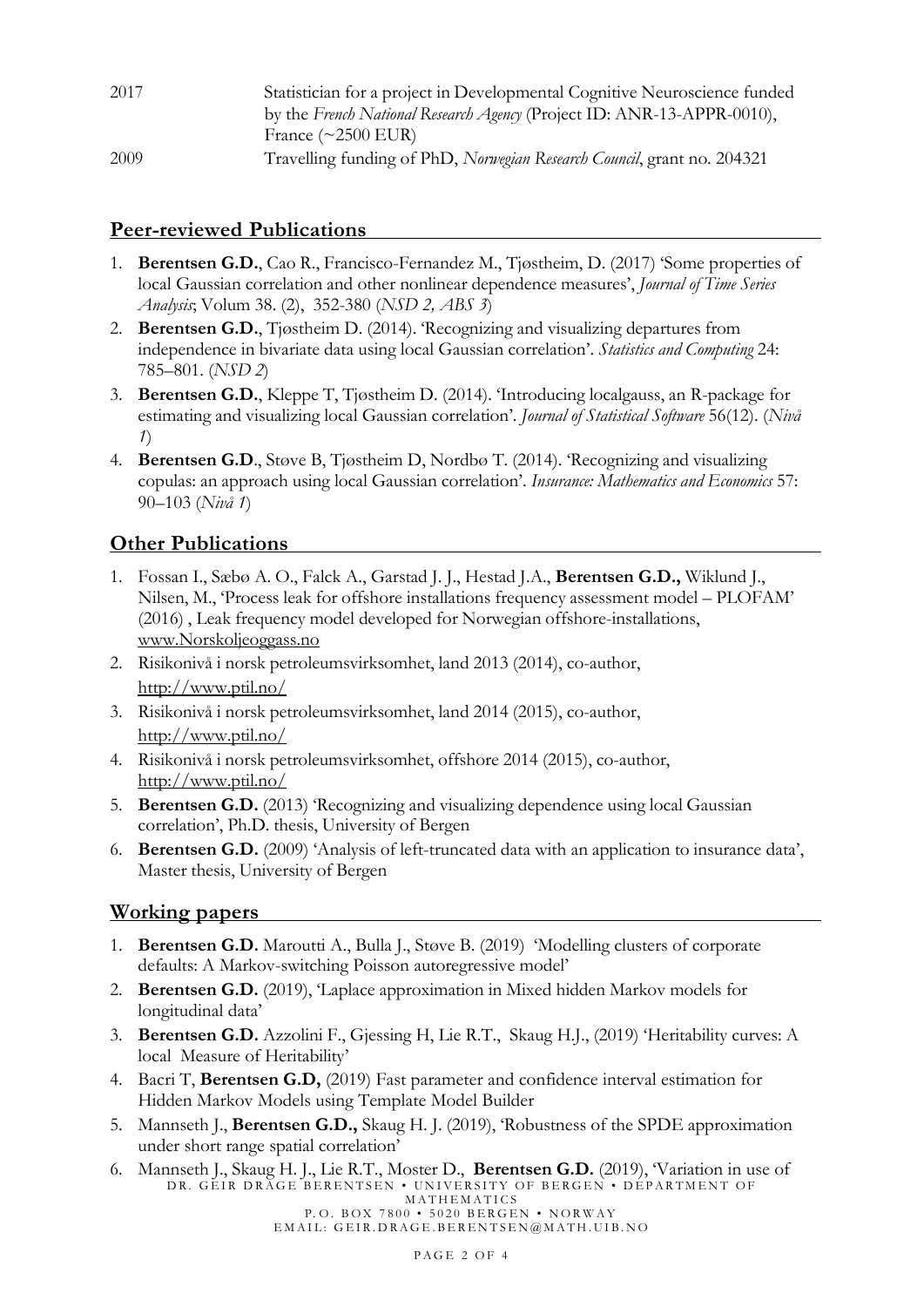Caesarean section in Norway; An application of Spatio-Temporal Gaussian Random Fields'

#### **Teaching experience**

|                              | Lecturer:                                                                                                                                                                                                                                                                                                                                                                                                                                                                                                                                                                                                         |
|------------------------------|-------------------------------------------------------------------------------------------------------------------------------------------------------------------------------------------------------------------------------------------------------------------------------------------------------------------------------------------------------------------------------------------------------------------------------------------------------------------------------------------------------------------------------------------------------------------------------------------------------------------|
| 2019                         | Lecturer (shared responsibility) MET4, NHH                                                                                                                                                                                                                                                                                                                                                                                                                                                                                                                                                                        |
| 2019<br>2017<br>2017<br>2016 | Two Lectures and arrangement of workshop MAT12, NHH<br>Lecturer in Elementary statistics $(1st$ and $2nd$ year students)<br>Substitute lecturer in Applied statistics $(2nd$ year students)<br>Lecturer in Elementary statistics (1 <sup>st</sup> and 2 <sup>nd</sup> year students)<br>Department of Mathematics, University of Bergen                                                                                                                                                                                                                                                                           |
| $2005 - 2013$                | Teaching assistant:<br>Various topics in statistics, e.g. Elementary statistics ( $1st$ and $2nd$ year, Tutorial &<br>Lab), Applied statistics ( $2nd$ year, Tutorial), Stochastic processes ( $3th - 5th$ year,<br>Tutorial), Survival analysis $(3th – 5th$ year, Tutorial), Life insurance $(3th – 5th$ year,<br>Tutorial), Financial risk $(3^{th} – 5^{th}$ year, Tutorial & Lab), Finance theory $(3^{th} – 5^{th}$<br>year, Tutorial), Generalized Linear Models $(3th - 5th$ year, Tutorial & Lab),<br>Nonlife-insurance $(3th – 5th$ year, Tutorial).<br>Department of Mathematics, University of Bergen |

# **Supervision**

In addition to providing statistical support for several master students, formal collaborations have taken place with the students listed below.

Janne Mannseth, Co-supervisor, Ph.D (2016 - ), *Department of Mathematics, University of Bergen* Francesca Azzolini Ph.D (2018 -), *Department of Mathematics, University of Bergen* Timothi Bacri Ph.D (2019 -), *Department of Mathematics, University of Bergen*

Ellisif Nygaard, Main supervisor, Master (2017 - 2019), *Department of Mathematics, University of Bergen* David Høysæter and Erlend Larsplass, Main supervisor (2019), *Department of Business and Management Science, Norwegian School of Economics*,

Sensor for master thesis, Alexander Risheim (2018)

# **Reviewing and Editorial Activities**

| 2017 - | Reviewer in Frontiers in Behavioural Neuroscience                        |
|--------|--------------------------------------------------------------------------|
| 2017 - | Co-editor of Tilfeldig Gang (The newsletter of The Norwegian Statistical |
|        | Association                                                              |

# **Conference talks**

| 06/2017 | 'Pros and cons of Laplace approximations in mixed hidden Markov models',        |
|---------|---------------------------------------------------------------------------------|
|         | EcoSta 2017, Hong Kong University of Science and Technology, Hong Kong          |
| 03/2012 | 'Recognizing and visualizing copulas using local Gaussian correlation', invited |
|         | talk, Department of economics, Monash University, Melbourne                     |
| 05/2012 | 'Local Gaussian correlation in practice', 13th International Conference on      |
|         | Econometrics, Operations Research and Statistics, Famagusta Northern Cyprus     |

# **Invited Researcher**

| 2012 |  |  | Department of economics, Monash University, Melbourne (3 months) |  |  |
|------|--|--|------------------------------------------------------------------|--|--|
|------|--|--|------------------------------------------------------------------|--|--|

DR. GEIR DRAGE BERENTSEN • UNIVERSITY OF BERGEN • DEPARTMENT OF **MATHEMATICS** P. O. BOX 7800 • 5020 BERGEN • NORWAY EMAIL: GEIR.DRAGE.BERENTSEN@MATH.UIB.NO